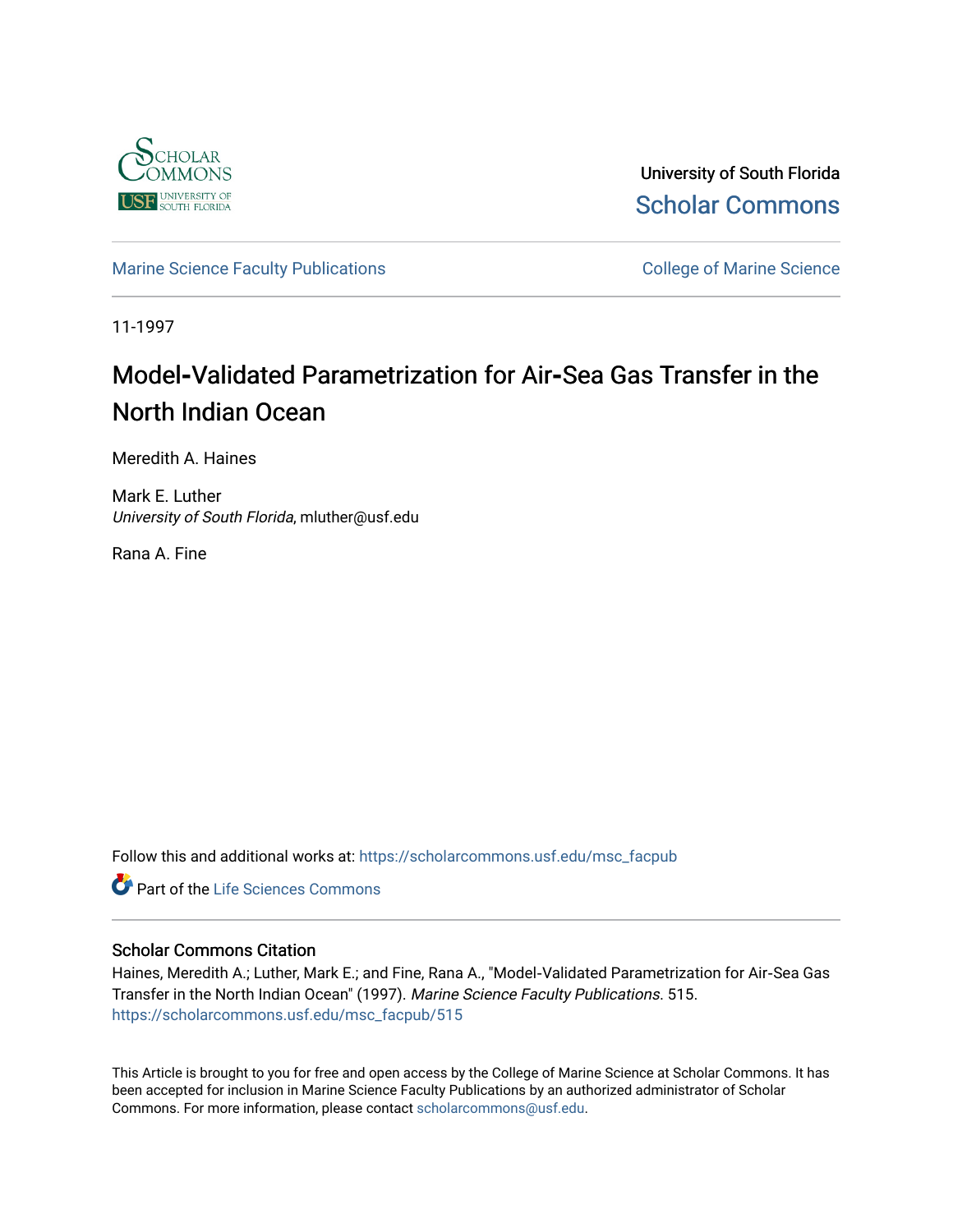## **Model-validated parametrization for air-sea gas transfer in the north Indian Ocean**

#### **Meredith A. Haines and Mark E. Luther**

**Department of Marine Science, University of South Florida, St. Petersburg** 

#### **Rana A. Fine**

**Rosenstiel School of Marine and Atmospheric Science, University of Miami, Miami, Florida** 

**Abstract. Mixed-layer CFC-11 saturations measured in the northwestern Indian Ocean during the 1995 World Ocean Circulation Experiment (WOCE) along I7N are compared to those from a numerical model using three alternative parametrizations for the airsea flux of CFC-11. The Wanninkhof [1992] gas flux parametrization for climatological winds gives gas saturations which agree best with those observed. The observed and model mixed-layers are in equilibrium with the contemporary atmosphere to within 1% (the experimental error) in the summer of 1995, excluding cold coastal upwelled waters. When the model is used to extend the space and time scales of the observations in the Arabian Sea, widespread supersaturations of 5% due to weak winds and warming are predicted in the spring and fall, and undersaturations of 5% due to mixing in the winter. The model validation of CFC-11 transfer parametrization and investigation of temporal and spatial variability in saturation are applicable to the physically-forced saturation variations of carbon dioxide and other gases of interest.** 

#### **1. Introduction**

**The Indian Ocean is notable for its large annual variability, particularly in the northwest where monsoonal reversals in wind direction drive reversing boundary currents and seasonal upwelling. Variability observed in CFC concentrations provides an analog for the variations due to physical forcings (i.e. excluding biological and chemical) in other gases. In this work temperature and CFC-11 observations from WOCE I7N, a north**south section that reaches from 20°S into the Arabian **Sea collected in July-August 1995, are compared to results from a circulation model.** 

**The exercise follows the suggestion of Haine and Richards [1995] that, with a physically realistic seasonal ocean model, CFC saturations should be predictable. The reduced-gravity circulation model used is most recently described in Jensen [1991], but with the addition of a mixed-layer formulation [Ji and Luther, J. Geophys.** 

**Copyright 1997 by the American Geophysical Union.** 

**Paper number 97GL02409. 0094-8534/97/97GL-02409505.00**  **Res., submitted]. It has been shown to reproduce seasonal eddies and ephemeral circulation features seen in other observations (e.g., satellite images of SST). The model has four layers and spans the Indian Ocean to 30°S** with a horizontal resolution of  $1/12$ ° (output is archived<sup>1</sup> at  $1/3^{\circ}$  resolution).

**Model and observed mixed-layer temperatures show a close agreement at the offshore stations (Plate I and Fig. la). Nearshore locations are influenced by eddy activity and associated cold upwelled waters. Cold water filaments extending from the Omani coast appear to have been sampled at stations 795-810. Upwelled waters appear during the strong winds of the summer southwest monsoon and disappear by fall.** 

**Along the section model mixed-layer depths (MLDs) are similar to those observed (Fig. lb), although they are on average 9 m deeper (st.dev. 22 m). While the southernmost stations (720-760) have shallower MLDs than the corresponding locations in the model, temperature profiles there show a second main thermocline at 140 m.** 

### **2. CFC Air-Sea Flux**

**Departures from saturation equilibrium occur when temperature changes and entrainment occur more rapidly than the air-sea gas flux can restore equilibrium. The equilibration time scale is equal to the MLD, H, divided by the gas-exchange velocity, k, (also temperature dependent via the Schmidt number (Sc)).** 

**Mixed-layer gas concentration, c, may be calculated from** 

$$
\frac{dc}{dt} = (k(c^* - c) + \Lambda w_e (c_t - c))/H, \qquad (1)
$$

where  $c^*$  is the equilibrium concentration, a function of **atmospheric CFC-11 concentration, temperature, and salinity [Warner and Weiss, 1985]. Following the notation of Haine and Richards [1995], the second set of terms describe dilution due to entrainment of thermo**cline waters of concentration  $c_t$ . Observations taken

**<sup>1</sup> Output from both the thermodynamical model and a dynamical model run in near-real time are available via the Internet:**  anonymous ftp to kelvin.marine.usf.edu:/pub/ndnocn; web-site **at http://ompl.marine.usf. edu.**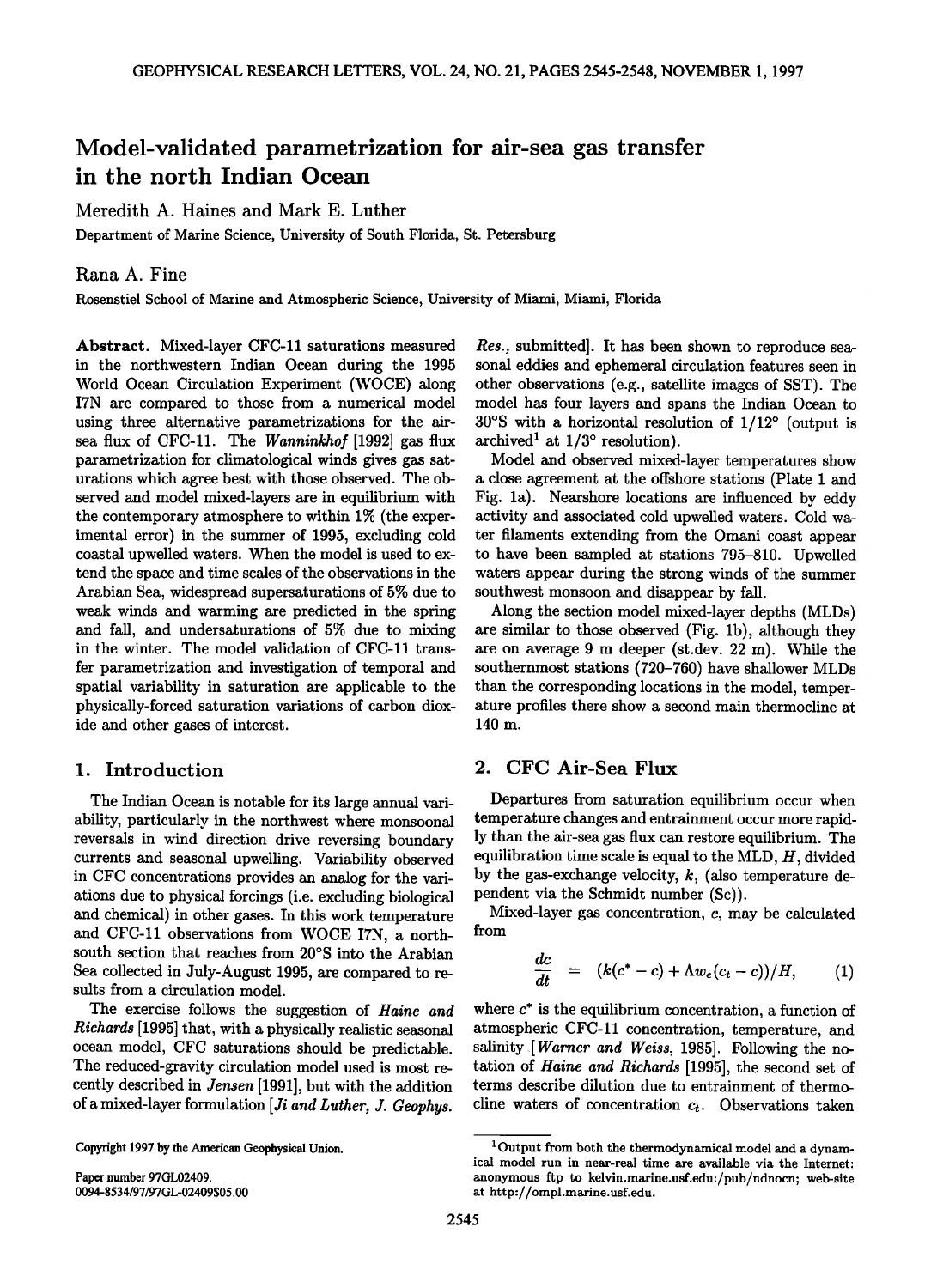

**station number** 

**Figure 1. a. Model and observed mixed-layer temperatures along the I7N section. Agreement is close except at the northern stations near the coast influenced by cold upwelling waters. b. Mixed-layer depths from the model (dashed) and CTD temperature profiles (solid) along the I7N section.** 

**from I7N between 50-100 m show thermocline waters to be at 85% saturation (st. dev. 10%). This is equiv**alent to  $c_t$  equal to 0.95 of the mixed-layer concentra**tion, so here the second term in (1) is replaced with**   $-0.05\Lambda w_e c$ . The entrainment velocity is  $w_e$ , and  $\Lambda$  is a step-wise function equal to one when  $w_e$  is positive and zero when  $w_e$  is negative (detrainment is occur**ring). Horizontal advection is ignored in the gas flux parametrization. Numerical integration of Eq. I at**  every  $1/3^{\circ} \times 1/3^{\circ}$  gives time-varying mixed-layer CFC-



**Plate 1. WOCE I7N station locations and mixedlayer temperatures superimposed on contours of model mixed-layer temperatures.** 

**11 concentrations. Levitus salinity and reconstructed and observed values for northern hemisphere (NH) atmospheric CFC-11 concentrations are used [S. Walker,**  R. Weiss, and P. Salameh, pers. comm., 1997]. Mea**surements from the southern hemisphere (SH) GAGE site [Cunnold et al., 1994] show that the standard deviation of the monthly measurements about the annual mean was less than 0.3% for 1993-1995, suggesting that the use of the smoothed annual Walker et al. values is sufficiently accurate for this exercise. The tables show a north to south gradient in atmospheric CFC-11 concentrations of 2% in 1995.** 

**Archived fields for H, T, and we obtained with climatological (monthly-mean) forcing of the thermodynamical circulation model are used.** 

#### **3. Gas-exchange parametrizations**

**Three alternative wind-speed based parametrizations of k were investigated. In each case COADS (Comprehensive Ocean Atmosphere Data Set) monthly-mean climatological winds are used. These are the same wind fields used to drive the circulation model, except that the winds are reduced by 10% to convert them from 20-meter to 10-meter height equivalents (D. Legler, pers. comm.). Wanninkhof's [1992] Eq. 1 for climatological winds is used to generate k-Wl and his Eq. 3 for constant winds gives k-W3. Like k-Wl, k-W3 varies with wind speed squared, but with a lower constant factor of 0.31 (compared to 0.39). It is not clear which parametrization is more appropriate when monthly winds are available, perhaps something in between the two. The Liss and Merlivat [1986] parametrization, which fits three linear relationships to wind speed to reproduce the known increase of k with wind speed, is used to generate k-LM. Conversion from the**  reference values for CO<sub>2</sub> to CFC-11 values at observed **temperatures is made using**  $k \propto Sc^{1/2}$ **.** 



**Plate 2. Modeled CFC-11 supersaturations relative to 265.76 ppt (reference NH value for mid-1995) at four seasonal snapshots during 1995.**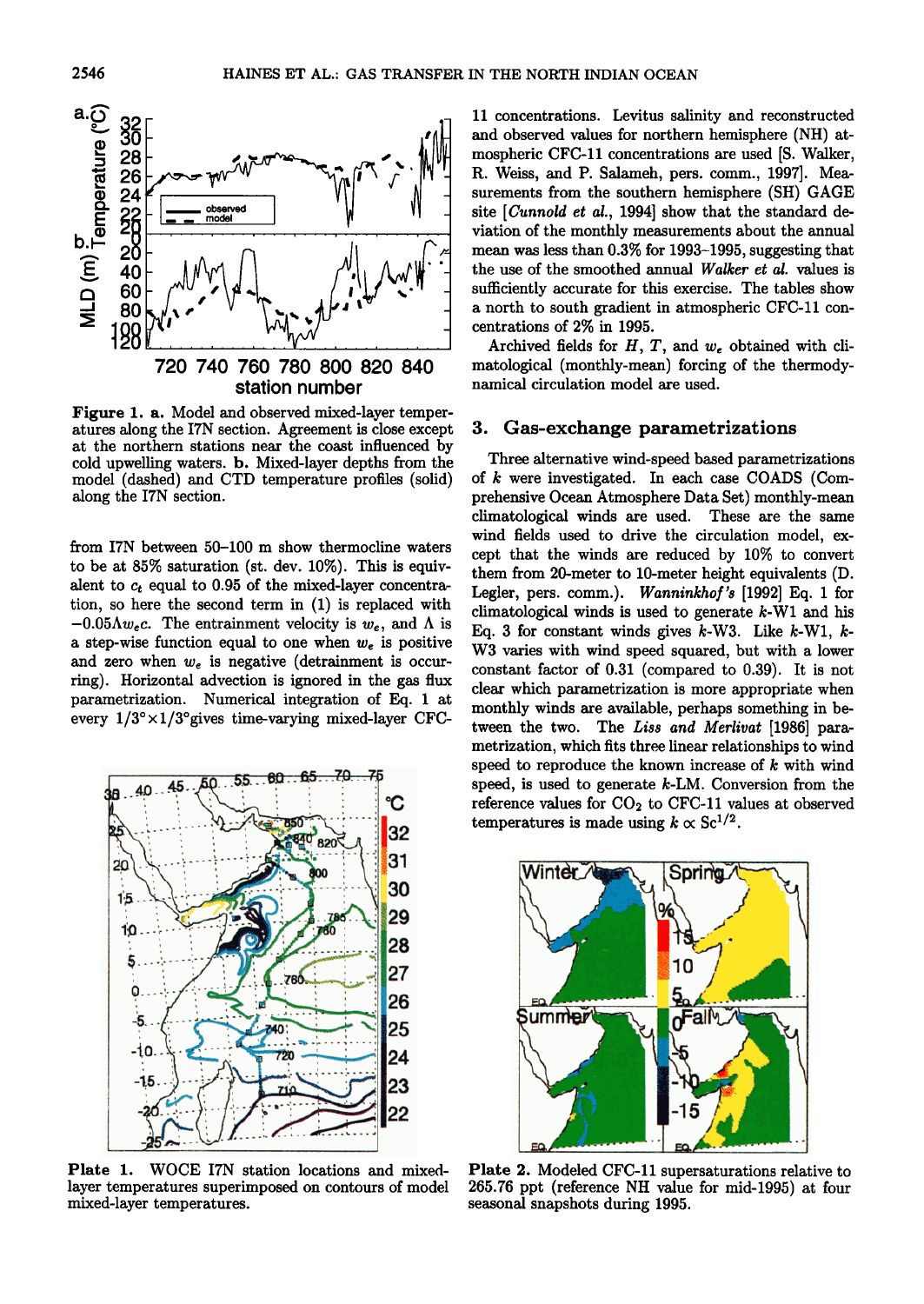

#### Mixed-layer CFC-11 calculations 4.

Model MLD and entrainment velocity.

Model behaviour is now investigated at a location corresponding to WOCE station 785, which is offshore (Plate 1), and shows good temperature agreement with the observations (Fig. 1). The calculated annual cycle of CFC-11 concentrations is shown in Fig. 2a. Saturations range between 99-104%.

The annual cycle of parameters controlling these gas concentrations are next examined. Exchange velocities are highest during the high winds of the summer monsoon  $(15-32 \text{ cm h}^{-1})$  and lowest during the intermonsoon periods  $(0-3 \text{ cm h}^{-1})$  (Fig. 2b). Mixed-layer equilibration times are correspondingly fastest during the summer (typically  $10-20$  days).

The COADS winds for 1995 closely match the annual cycle of climatological winds (Fig. 2c). Unfortunately wind data from the I7N ship were not yet available for comparison. The annual range of model mixed-layer temperatures is from  $27^{\circ}$ C to  $30^{\circ}$ C. Temperatures are highest during the inter-monsoon periods of spring and fall. The MLD also doubles from 40 m during most of the year to near 80 m during the summer monsoon (Fig. 2d). The entrainment velocity is a model-derived quantity that is partly determined by the mixed-layer physics, but also is adjusted to maintain the MLD at a minimum of 30 m. The  $w_e$  values for the entire I7N section span a wide range from  $-7e^{-6}$  m s<sup>-1</sup> to  $4e^{-4}$  m s<sup>-1</sup> and are shown for station 785 location in Fig. 2d. However, in sensitivity tests the dilution effect of entrainment of thermocline waters was negligible, even when the entrained waters were given zero CFC-11 concentrations.

The measured atmospheric CFC-11 concentrations during the WOCE cruise averaged 261.44 ppt. This is comparable to Walker et al.'s mean SH value of 260.77 ppt and suggests that during the summer's strong southwest winds, a SH air concentration is an appropriate reference value for the entire region. Consequently the observed concentrations are referenced to 261.44 ppt. Excluding the strongly undersaturated  $(<,90\%)$  filament waters, the average saturation level of the NH I7N stations is 102.0% (Fig. 3). The average saturation of all the I7N stations, again excluding filament waters, is 101.0%.

The modeled saturations are also illustrated relative to 261.44 ppt, i.e., are scaled up compared to to the reference air values used to drive the gas flux (265.76 ppt) in mid-1995). This scaling is more appropriate for the NH comparison, but is applied to the whole section. The modeled saturation values are always highest using  $k$ -W1 and lowest using  $k$ -LM, with  $k$ -W3 in between. In the NH the average saturation levels are 100.07% for  $k$ -LM, 100.52% for  $k$ -W3 and 100.79% for  $k$ -W1. Haine and Richards [1995] also found the choice of gasexchange parametrization to introduce relatively small changes in calculated saturations, with seasonality in



Figure 3. CFC-11 saturations along I7N compared to modeled values. Saturations are referenced to the measured air concentration of 261.44 ppt. and are calculated using each of the three k parametrizations, as described in the text. Breaks occur in the model curves where stations are in less than 200 m of water.